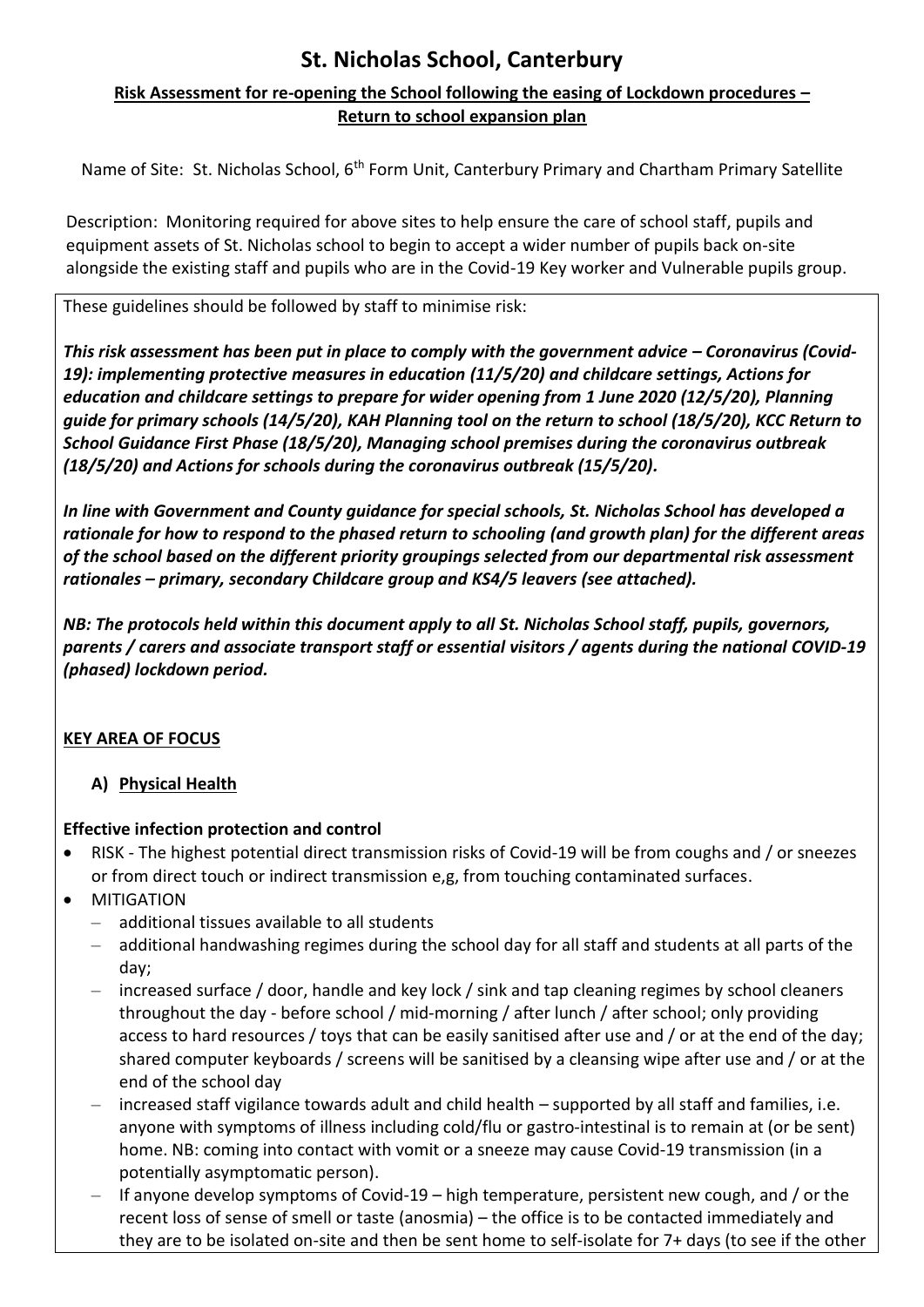symptoms develop or the illness persists) and should consider seeking a test. All pupils and staff in the area will then also go home to self-isolate 14 days (a test will be sought for school staff).

#### *NB: a coronavirus test can be booked at the following web addresses:*

#### *For parents and carers - <https://www.nhs.uk/conditions/coronavirus-covid-19/>*

#### *For school staff - <https://www.gov.uk/apply-coronavirus-test-essential-workers>*

- A small, manageable number of (hard) toys and resources (e.g. cars, lego, parachute, learning materials) will be used with pupils to simplify the cleaning process at the end of a session. Soft or fabric materials / toys will be removed from classroom areas, as these items cannot be easily disinfected.
- Furniture (including tables and chairs) will be cleaned by class staff at the end of the day / session.
- Should Covid-19 testing become freely available to school staff, antigen and / or antibody, we would support our staff to do so – as often as they individually feel appropriate.
- Staff should consider removing their work clothing as soon as they get home, washing the clothes and then showering before starting their home activity.

#### **Personal protective equipment (PPE) including face coverings and face masks**

- RISK inefficient use of available PPE, lack of PPE available to staff when / if they need it, pupil behaviour (e.g. spitting) and inability to observe social distancing advice, supporting of pupils or staff who may be symptomatic on the school premises.
- MITIGATION face coverings are not recommended for use within schools in the government guidance to (special) schools.
	- staff should be closely following the general hygiene measures.
	- Normal PPE (gown or apron, disposable gloves, [optional masks]) to be available to staff as part of normal personal care activities, in the hygiene areas.
	- staff who work with pupils who have a known risk of spitting or vomiting are to have the opportunity to wear a face shield and mask.
	- staff caring for staff or pupils who may be symptomatic are to be isolated into a clean room (given a deep clean after use) are to be supported by staff wearing full PPE. St. Nicholas School will secure supplies of PPE items (gowns, masks, face shields) in addition to their normal stock of aprons and gloves used for personal care.
	- Staff who feel that they want to wear PPE in the classroom (for any other reason than those listed above) will need to supply a sufficient amount of PPE materials (multiple examples) for themselves, for each day, and meet with a senior leader to determine their individual risk assessment, responsibilities and to sign that they understand the risks - posed to themselves and others - of wearing PPE in a way that is against safety guidance. Any risk assessments for staff still choosing to use PPE (against published guidance) will be reviewed after a 7 day period.

#### **Shielded and clinically vulnerable children and young people**

- RISK Students who are considered clinically extremely vulnerable (and have a condition warranting a letter from their GP) are at greater risk of developing the most severe complications from Covid-19. Those pupils considered clinically vulnerable may develop a severe illness from Coronavirus.
- MITIGATION Those considered clinically extremely vulnerable SHOULD NOT COME INTO SCHOOL. Those considered clinically vulnerable should follow medical advice as to whether their child should come into school.

### **Shielded and clinically vulnerable staff / volunteers**

 RISK – Staff who are considered clinically extremely vulnerable (and have a condition warranting a letter from their GP) are at great risk of developing the most severe complications from Covid-19. Staff considered clinically vulnerable may develop a severe illness from Coronavirus.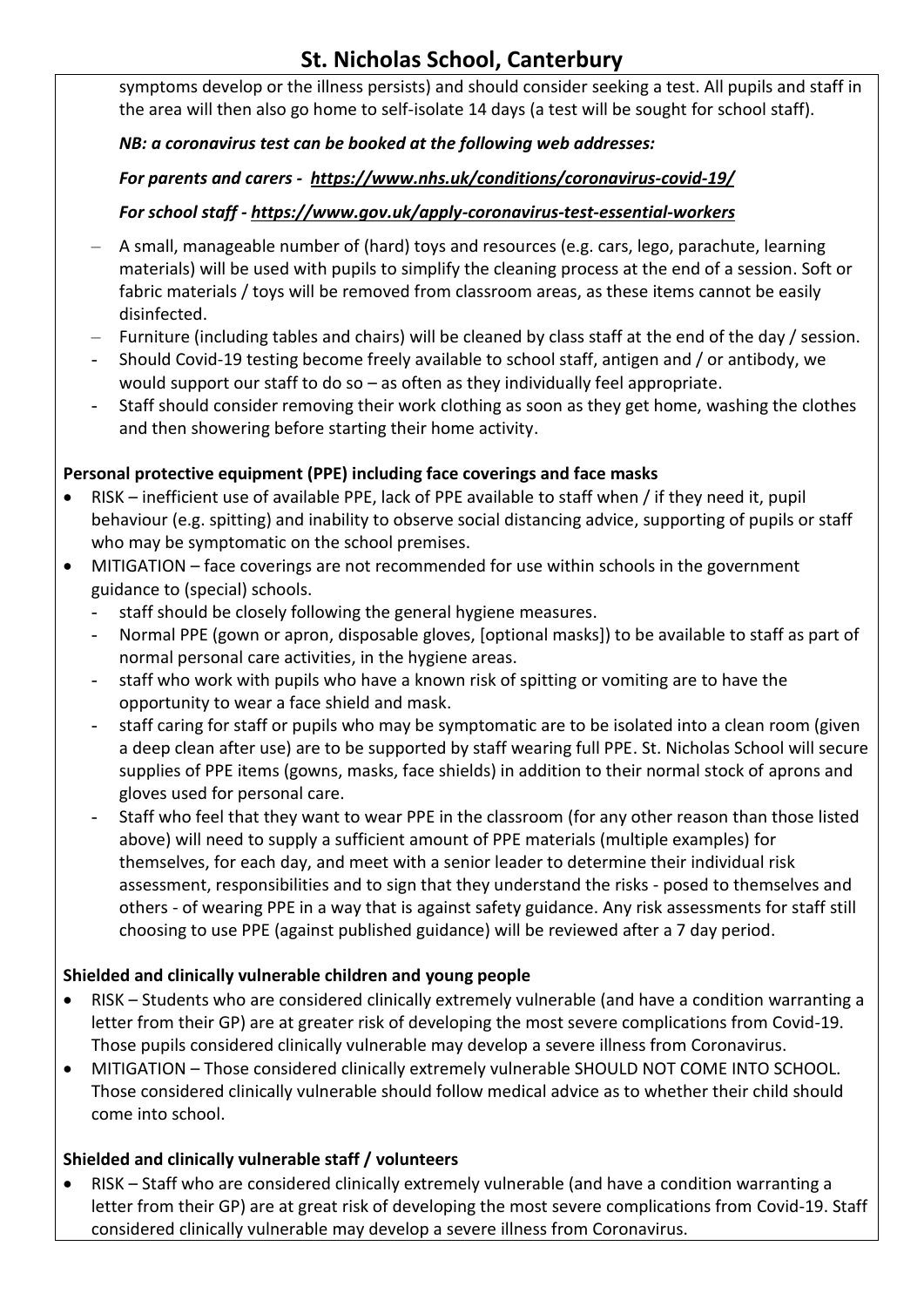MITIGATION – Those considered clinically extremely vulnerable SHOULD NOT COME INTO SCHOOL and work from home where possible. Those considered clinically vulnerable should work from home, be offered the safest possible on-site role and / or socially distance. The school will assess and discuss with the individual if this involves an acceptable level of risk.

#### **Living with a shielded or clinically vulnerable person**

- RISK Staff or students may live with / care for a person who is considered clinically extremely vulnerable (and have a condition warranting a letter from their GP, although they are not vulnerable, they present a risk passing on to the extremely vulnerable person the coronavirus who, in turn, is at great risk of developing the most severe complications from Covid-19. Staff or students may live with a person who is considered clinically vulnerable, although they are not vulnerable they present a risk of passing coronavirus to the vulnerable person who may, in turn, develop a severe illness from Coronavirus.
- MITIGATION Those living with people considered clinically extremely vulnerable SHOULD NOT COME INTO SCHOOL – they should work or learn from home where practicable. According to the 11 May 2020 guidance those living with individuals considered clinically vulnerable (including those who are pregnant) could attend their school if stringent social distancing can be adhered to - which is not possible in St. Nicholas – otherwise those individuals should learn or work at home, if an alternative (safe) role cannot be provided.
- $\bullet$

#### **B) Environmental Health - (Site and Kitchen staff will fully comply with DFE (18/5/20)**

#### **Class or group sizes**

- RISK The students who attend St. Nicholas School present a risk of spreading the virus to each other and to the staff due to their capacity to understand and follow instructions as a result of levels of Profound, Severe and Complex Needs (Cognition & Learning, Communication & Interaction, Sensory & Physical and Social, Emotional and Mental Health). The students of St. Nicholas School present a risk of passing on the Coronavirus due to their inability to follow social distancing and universal hygiene rules.
- MITIGATION St. Nicholas School via this Risk Assessment will work through the following hierarchy of Covid-19 safety measures and social distancing rules –
	- o Avoid contact with anyone with symptoms
	- $\circ$  Frequent hand cleaning and good respiratory practices wash hands, use sanitiser, use a tissue and put it in a bin.
	- o Regular cleaning of school settings
	- o Minimise contact and mixing with other groups of people

Initially a small number of pupils from specific year groups will be invited into school, based upon their individual needs and transitional requirements – these placements will be part-time and in smaller groups than previous (as per the government advice for special schools). These groups will be termed 'bubbles'. We will minimise contact between staff and pupils in their 'bubbles'. This pattern will be observed should it be deemed safe for any further groups of pupils to come into school later in the school year.

- Avoiding contact with anyone with Covid-19 symptoms (high temperature or a new continuous cough) – parents / carers or daily SEN transport staff of students attending school as part of the either the Covid-19 Child Care or Returning to School groups will need to sign an agreement to keep pupils at home if they or someone within their home are exhibiting symptoms and they will not be able to return until they have either become well after a positive Covid-19 test or following the receipt and providing evidence of a negative Covid-19 test.
- Any individual (staff or student) who becomes symptomatic whilst at school will be isolated, supervised by staff in full PPE until they can be collected from the premises in a timely manner. If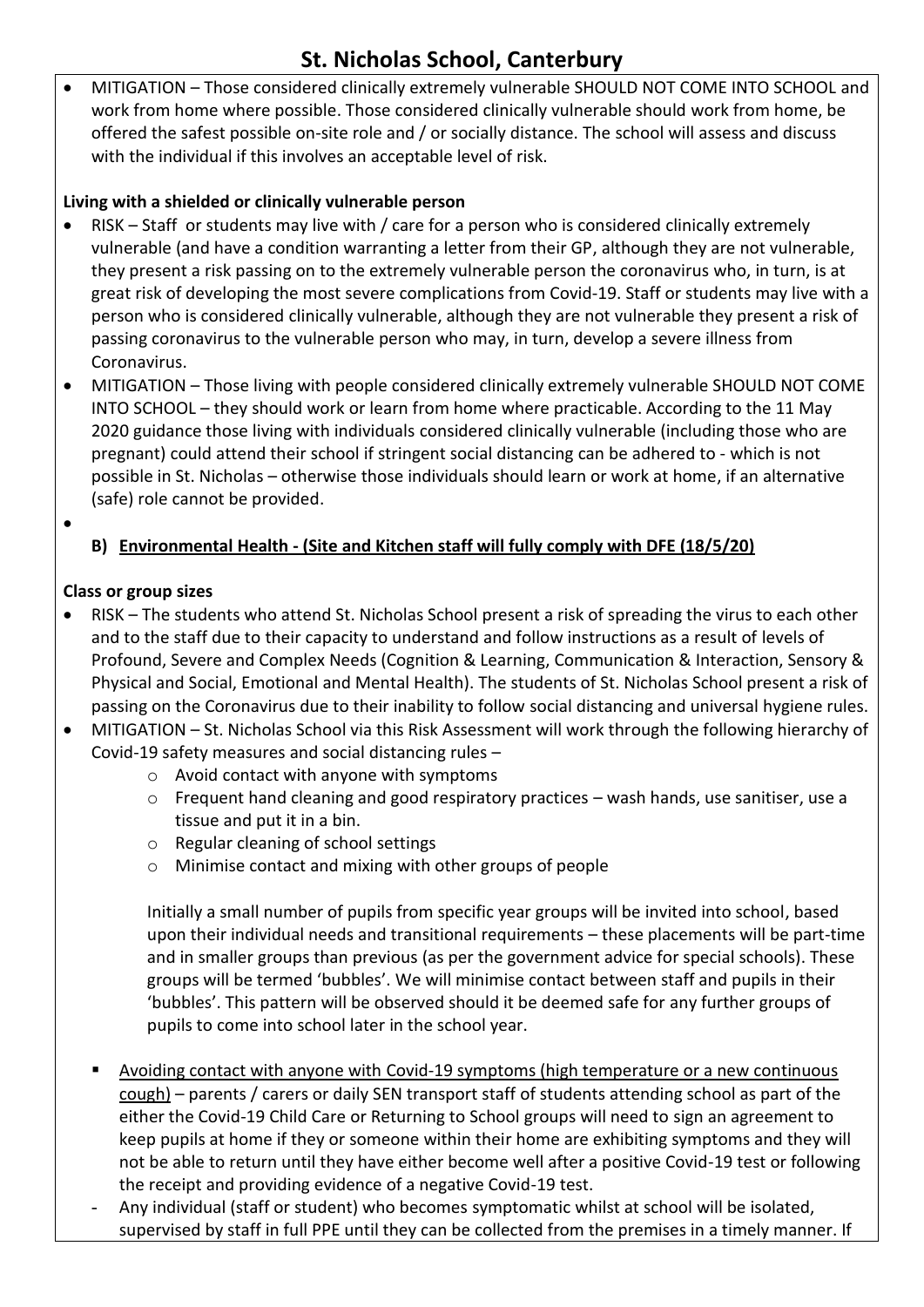any individual (staff or student) becomes symptomatic on their way into school, they should immediately return to their home to self-isolate until they can secure a Covid-19 test. **NB: all staff and students will be given temperature check during the day by the School Nurse (or their school leader, if in an off-site provision).**

- Frequent hand cleaning and good respiratory practices all staff and students will be required to apply hand gel on entry to the school building and each time they pass a sanitisation station. All staff and students should wash their hands prior to eating (snacks or dinner) or drinking, on reentry to the school building, prior to / after the removal gloves in personal care situations or after their come into accidental hand-to-hand contact with other people (or use hand sanitiser until the opportunity to wash hands occurs).
- All staff and students will be reminded to avoid touching their face prior to a hand wash.
- Pupils AND Staff will have daily (regular and explicit) hand washing activities to promote pupils' responsibility for their own personal hygiene – on arrival, before and after snack, before and after lunch, on return from playtimes, prior to leaving the building in addition to after the use of the toilet or whenever hands are dirty.
- Increased ventilation through the school and in the offices / classrooms / spaces which are in daily use.
- Hand Sanitisation will be used by all pupils AND staff each time they enter the main building, enter their 'bubble' area of the school and before entering / leaving the dinner hall, using the wall mountable sanitiser provided.
- **Regular cleaning of settings All door handles, hand rails, table tops and other surfaces in** classrooms, offices, photocopiers and shared spaces – WHICH HAVE BEEN IN USE DURING THE DAY – will be cleaned (by site management and / or cleaning staff) before school, during the morning session, over the lunchtime period and at the end of the day, to reduce the risk of crosscontamination. Hourly cleaning of hygiene spaces and toilets in high risk places (where people will touch surfaces). Staff will have the right to perform additional cleaning activities, if required – e.g. electronic devices (screens and monitors / keyboards / tablet computers / mobile phones) using a surface spray or cleaning wipe – as appropriate. Pupil resources (books, toys, teaching & learning materials) that are made out of soft materials or fabrics will be avoided over the coming months, in favour of items made from harder materials that will be cleaned after use and / or at the end of the day.
- Minimising contact and mixing Staff have been instructed to adhere to social distancing rules in their interactions with each other, and as far as possible, in their interactions with the pupils and stay within their 'bubbles'. Pupils will have daily (regular and explicit) reminders regarding social distancing. There be new arrangements for arrival to or departure from school will be established. Initial groups (based around Years R, 1, 6, 11 and 14) will be invited back into school with transitional part-time placements will created so that class groupings will be a maximum of half their original size (or less, if appropriate to pupils' needs). These groups will be invited into school (from 1st June 2020) with judgements on increasing the number of pupil groups also dependent on Government and Scientific advice - if / when it is considered safe to do so and consistent staff groupings will be maintained. Parents / carers will have new arrangements (which comply with social distancing rules) in relation to their collection / drop off of their child. New one-way systems and staggered timings for breaks, lunch, hygiene activities arrival and departure will be established, where possible. Pupils and staff will try to observe social distancing within their groups and will keep away (as far as possible) from other groups. Where pupils are incapable of following or refuse to adhere to social distancing or social behaviour rules, then additional personal risk assessments will be made, which may cause their placement within the school Covid-19 provision to be reviewed. In order to comply with social distancing rules (long) internal meetings will be held via digital platforms, but short(er) meetings may potentially take place in largest rooms, if a 2m distance between delegates can be maintained (staff have the opportunity to wear a face mask, at these times, if they so wish). ICT support to classes will be provided over the phone or when the bubble group is out of their room (if infrastructure work is needed).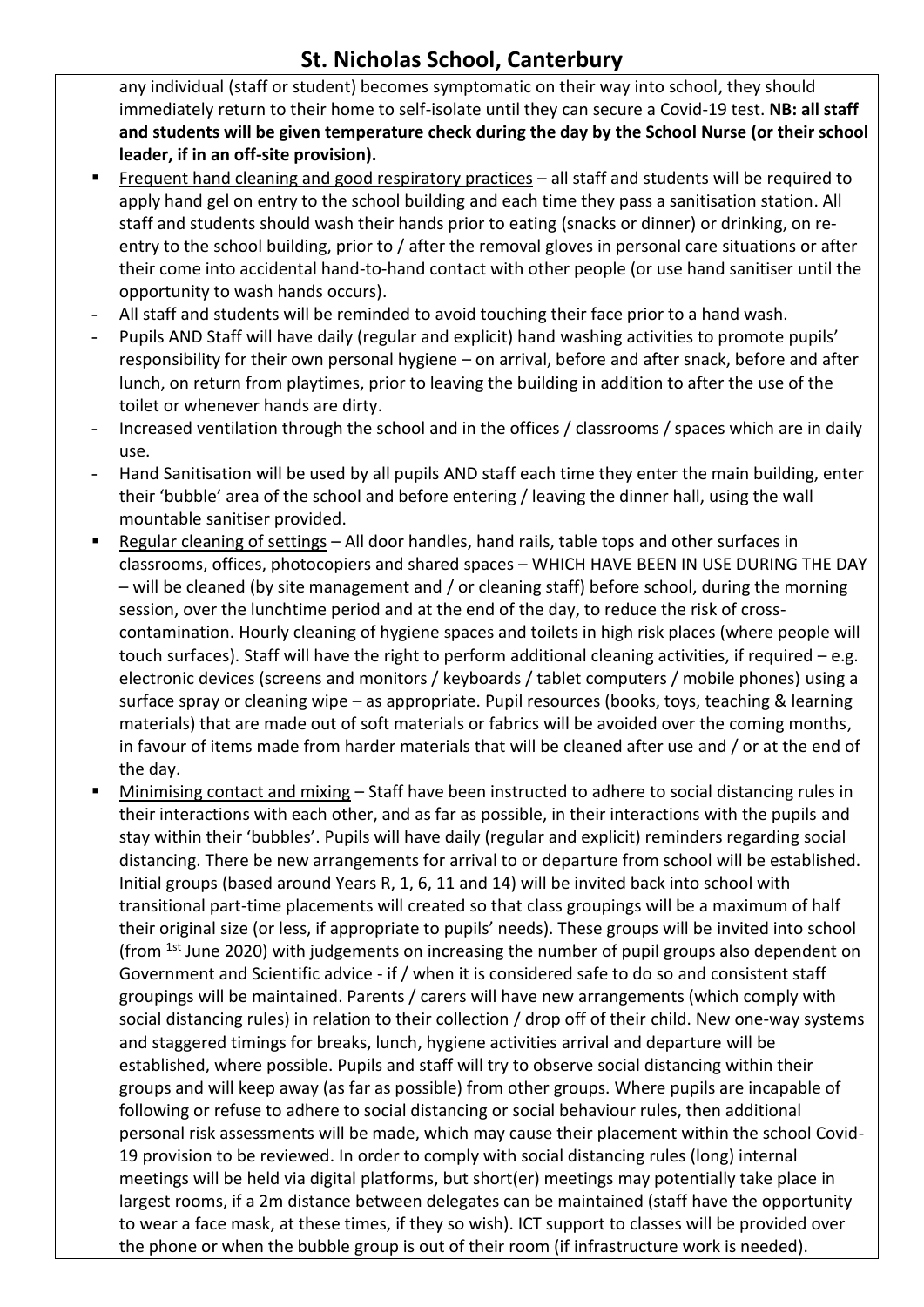*NB: Easyread and leaflet versions of these measures / Covid-19 safety and social distancing rules will be made available to all school staff and governors (email), students (classroom posters), parent / carers (text links to the school website), transport staff (email via KCC Transport Department) or essential visitors and agents (via posters on the front door [for immediate drop off / delivery] or provided leaflet on arrival, [if staying for any short to medium period of time]).*

#### **C) Mental Health and Well-being**

- RISK Staff will be working in a situation where they will be coming into contact with a wider group of people (potentially for the first time since the lockdown) and into a situation where strict adherence to the social distancing rules and / or health & hygiene rules cannot be assured – this could be a possible cause of anxiety / concern for their own personal safety and those they live with. Pupils will be coming into school (potentially for the first time since the lockdown) and into a situation which will be a probable cause of anxiety due to the length of time they have been away from (the expectations) school, the changes to previous school routines and / or their (possible) awareness of the health risks posed by coronavirus.
- $\bullet$  MITIGATION The mental health and well-being concerns of staff will be proactively planned for with the availability of well-being sessions of peer-support, on request, as per government guidelines.
	- The provision of individual staff well-being plans (mental health risk assessments) will be made available to all staff, if desired.
	- Staff will have the provision for some time working away from the pupils during the week for personal and emotional renewal, in a less risky situation.
	- In order to support our teachers, they will have the opportunity to experience additional rostered PPA-time and a reduction in the number of meetings held out of the school day, there will be no meetings before school and a maximum of 1 meeting after school per week.
	- All leadership planning meetings will be conducted during the school day and factored into the timetabling of classes / groups.

Teachers who are returning full-time to duties in school will need to focus on their own well-being, safety, current planning, working day and the pupils (who may potentially be new to them). Teaching staff who are not returning to school will take the responsibility for organising the home learning programmes for not only their own classes, but potentially for the home elements of other classes – a team learning environment will be created. Non-returning support staff may be able to take responsibility for the making of some resources that could be used by pupils at home or in school.

Some parents / carers may feel that despite this risk assessment being full and detailed, it is still unsafe for their eligible young person to return to school during the phased re-opening. This position is understood. No family will be penalised for choosing to keep their C/YP at home and their absence will be recorded as authorised. All pupils not attending (whether eligible to attend or not) are will still entitled to have full and continuing access to our programmes of home learning support. Access to the Well-Being Team will not be changed due to the status of a pupil's attendance; this is part of our core offer to families and the wider St. Nicholas Community.

#### *NB: Our risk assessment and health & Safety practices during the phased re-opening / school expansion will be constantly under review by specific staff members, site management, the Extended Leadership Team and members of the Governing Body.*

*We welcome any feedback from staff members or parents / carers who wish to seek clarification about the Covid-19 return to school (phased) expansion plans, raise a potential concern about the risk assessment or daily (safety) practices or make suggestions. Our feedback arrangements / system are as follows: i) to raise these in person with or via email to Stephen King, ii) liaise with satellite class / 6 th Form Department leads, or iii) using the school suggestion box.*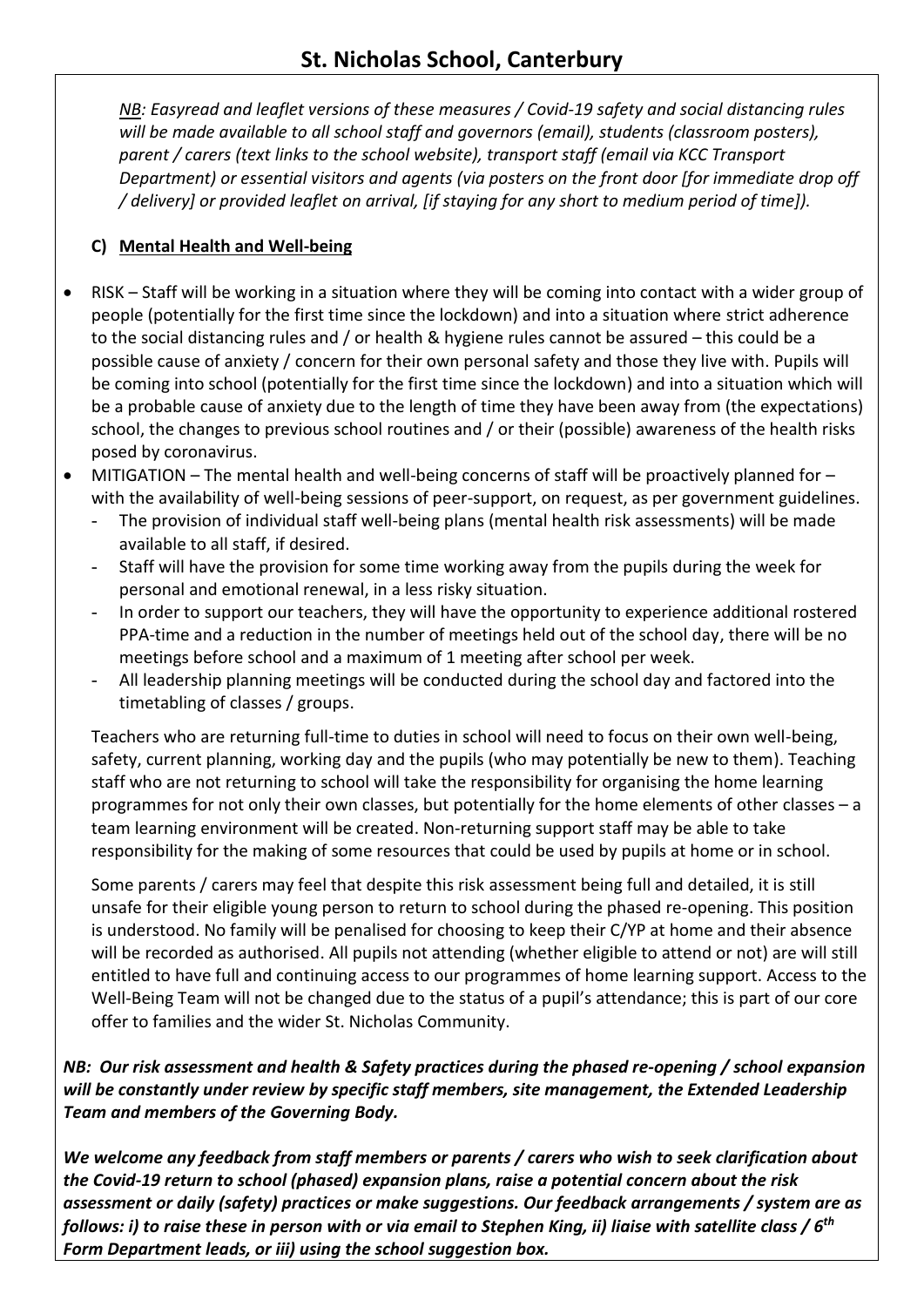#### Record of Risk Assessment

Hazard Assessed: Risks posed by St. Nicholas School staff being present on-site on the campus of an open and unsecured / closed and secure (delete as appropriate) partner organisation.

Location: St. Nicholas School, all campuses Date of Assessment: 20 / 05 / 2020

Description of Risk: Exposure to (potentially known and understood) physical, social and mental health risks – for individuals and their immediate family members – as a result of being in enclosed environments with an increase in personal interactions with other pupils (who may not have the capacity or ability to follow the prescribed health advice) and adults (parents, school and transport staff) during the time of an active global health pandemic.

**This action plan will list the revised practices and procedures that have been created to address the protective areas, so as to reduce the level of potential Covid-19 transmission, with its associated physical and mental health risks. It will be implemented up to, including and from Monday 1st June 2020 if or when St. Nicholas School begins a phased return to schooling on that date or afterwards.**

- St. Nicholas School Main Site
- 6<sup>th</sup> Form Campus @ Canterbury College
- Chartham Satellite classes
- Canterbury Primary class

#### ENVIRONMENTAL RISKS

Car Parks – Staff should observe social distancing rules whilst in the car park and should show each other respect, patience and a wait to walk to their cars, if appropriate.

Air conditioning units and hand driers will not be used for the foreseeable future due to the risk of transmitting of Covid-19 within the aerosol droplets created by the devices.

Fire Assembly Points

A

 The different bubbles will be allocated a specific and demarcated Fire Assembly point on the school playground.

B

• Staff will walk from the main school to the 6<sup>th</sup> Form building. Staff should observe social distancing. Staff must use the green path to enter the campus and cross over the pink path at the UCL building. 6<sup>th</sup> form teachers have access only to their 3 car park bays. There is a pathway crossing our building for Canterbury College people that will need to be kept clear at 10am, 12.30, 1.30 and 4pm.

C

Awaiting confirmation of whether and how this satellite class will operate on the host site.

D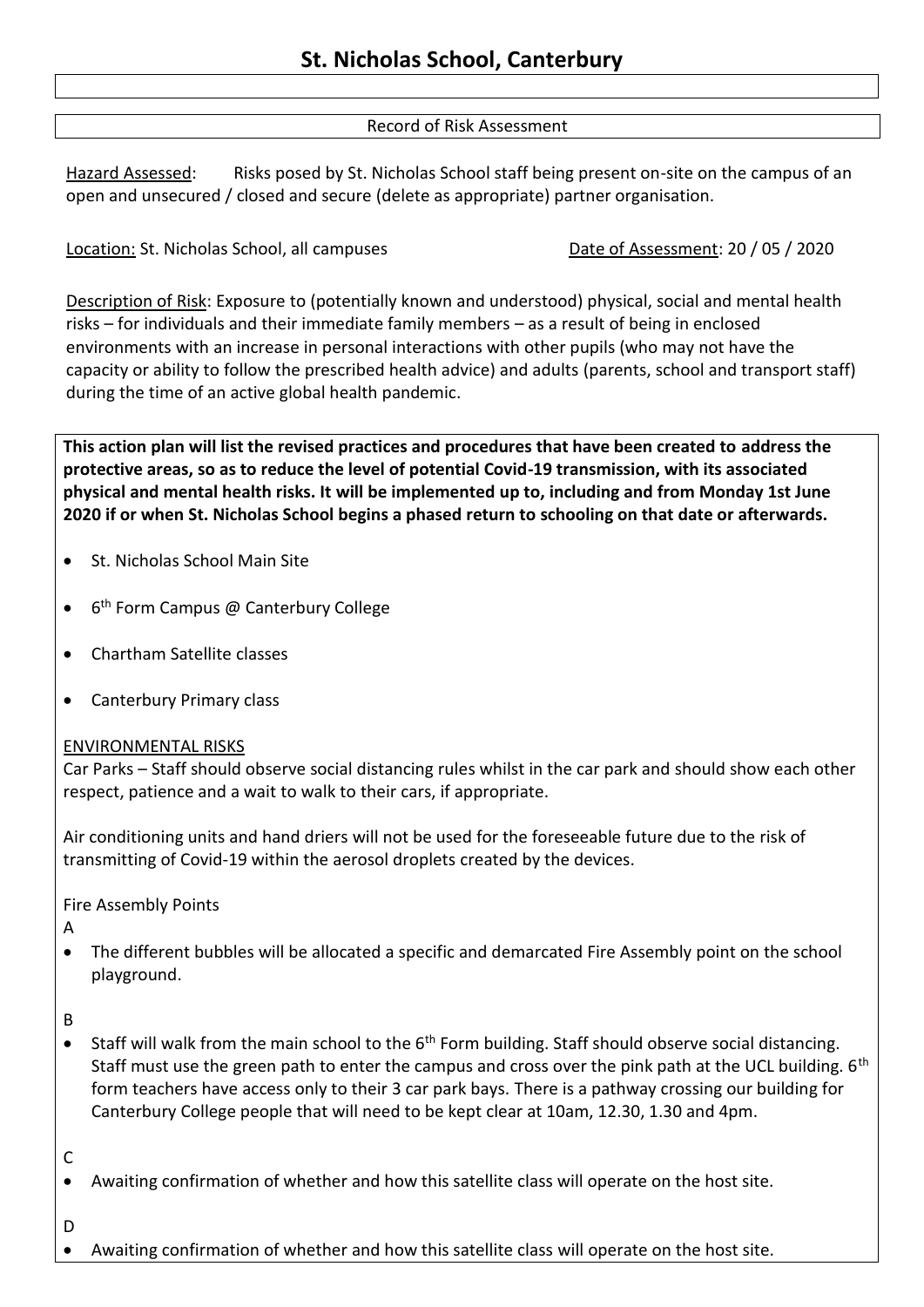Playground / playground equipment –

 $\Delta$ 

 Our outdoor playground equipment can be used but staff should a wipe it down between uses. Staff should plan staggered playtimes and there will be a rota of playground areas that can be accessed by the different groups.

## B

 The kitchen and small decking area will be available for each bubble group to access on a timetabled basis for leisure opportunities. The leisure room will be kept closed.

# $\overline{C}$

Awaiting confirmation of whether and how this satellite class will operate on the host site.

## D

Awaiting confirmation of whether and how this satellite class will operate on the host site.

Use of school vehicles –

- $\Delta$
- Bubble groupings will not have access to go off-site in school vehicles or on foot due to the risk of mixing with other people. Government guidance states that if the children or young people being transported do not have symptoms of coronavirus, there is no need for the driver to use PPE. If school staff are driving school vehicles we have decided that the staff *may* use a face mask if they *choose* and *supply* it in order to feel safer, but this would require a 1-1 risk assessment to discuss the reasons why staff may feel that the guidance does not keep them safe. The windows of the vehicle will be open to increase ventilation and socially distant seating should be observed, with spaces left clear between all passengers. If staff are transporting a pupil displaying symptoms of coronavirus then a vehicle with a bulkhead will be used, driver / escort / passenger will maintain a 2m distance, the driver / escort will use PPE and the passenger will use a face mask if they are old enough and / or able to do so. Any use of school transport vehicles will be avoided due to the limited number of community-based opportunities available during the lockdown period.

There will be one vehicle used to provide home transport for the pupils coming into / home from school on the phased-return. There will be a CONSISTENT driver and escort who will organise the pupils into socially distant places on the vehicle. There will be a deep clean of the bus on a Wednesday to disinfect the hard surfaces and seats. Staff may wear gloves if they see fit, but if they are not transporting a pupil who is symptomatic, they will need a 1-1 risk assessment if they wish to wear a mask / face shield, that they supply, against government guidance.

## B

- As section A.
- $\overline{\mathsf{C}}$
- There will be no access to school vehicles, or transportation of pupils by St. Nicholas School staff during this period. There will be no community visits in either St. Nicholas or Chartham vehicles.
- Awaiting confirmation of whether and how this satellite class will operate on the host site.
- $\overline{\mathsf{D}}$ 
	- Awaiting confirmation of whether and how this satellite class will operate on the host site.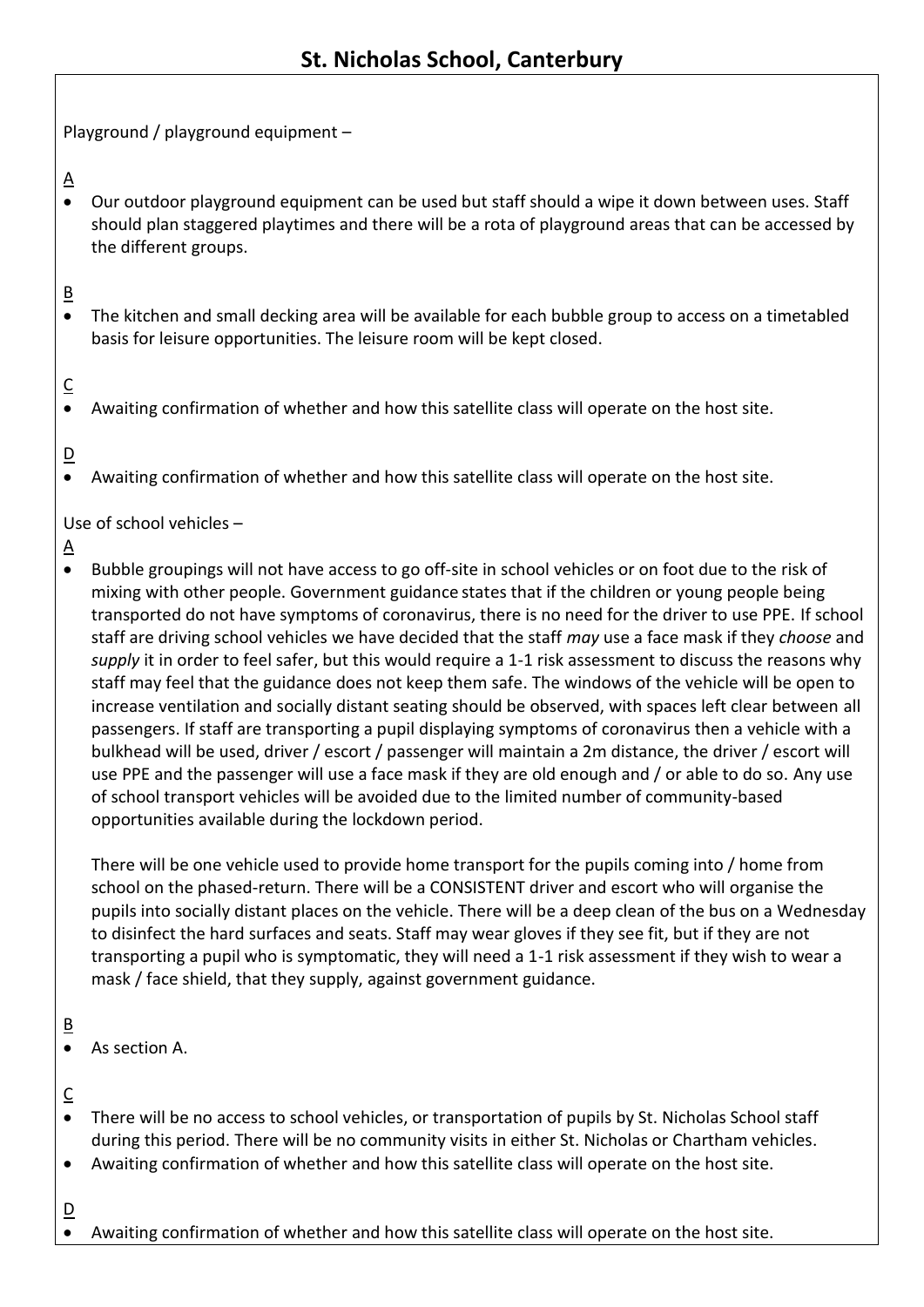Classrooms (including layout of furniture) –

 $\Delta$ 

 Classes should be organised into a new socially distant layout which have the minimum amount of furniture required. Any soft toys or fabric materials will be removed from the classrooms where possible.

## B

 Students will be allocated a desk and chair at a social distance. Students will not be allowed to mix outside of their bubble or access other classrooms.

## $\overline{C}$

Awaiting confirmation of whether and how this satellite class will operate on the host site.

## D

Awaiting confirmation of whether and how this satellite class will operate on the host site.

Corridors –

## $\Delta$

 One way systems are not practicable within the school. Corridors are for constant movement and travelling – staff should avoid stopping to talk, liaise or have a corridor meeting - unless social distancing (SD) can be assured. Ventilation in corridors will be increased, where possible.

## B

 Students will be kept within their class bubbles (doors will be kept open) unless they need to move en mass or go to the toilet – at these times the supervising staff member will call out to ensure that the corridor is clear. There will be line markings to encourage social distancing and waiting areas. Break and lunch times are to be staggered to prevent mixing, Students are to enter and leave 1 at a time, as directed by management.

### $\overline{\mathsf{C}}$

Awaiting confirmation of whether and how this satellite class will operate on the host site.

### $\overline{D}$

Awaiting confirmation of whether and how this satellite class will operate on the host site.

Office spaces –

#### $\triangle$

 Social distancing cannot be assured in hot-desking. Where staff cannot be sat 2m apart, we will relocate to different office spaces which are not shared. If staff are able to work in shared spaces (observing social distancing) then good ventilation must be created. IDEA TO BE FINALISED - Lorna to move into MR1, Lou and Sally to Curriculum Support Office – observing SD and opening windows?

B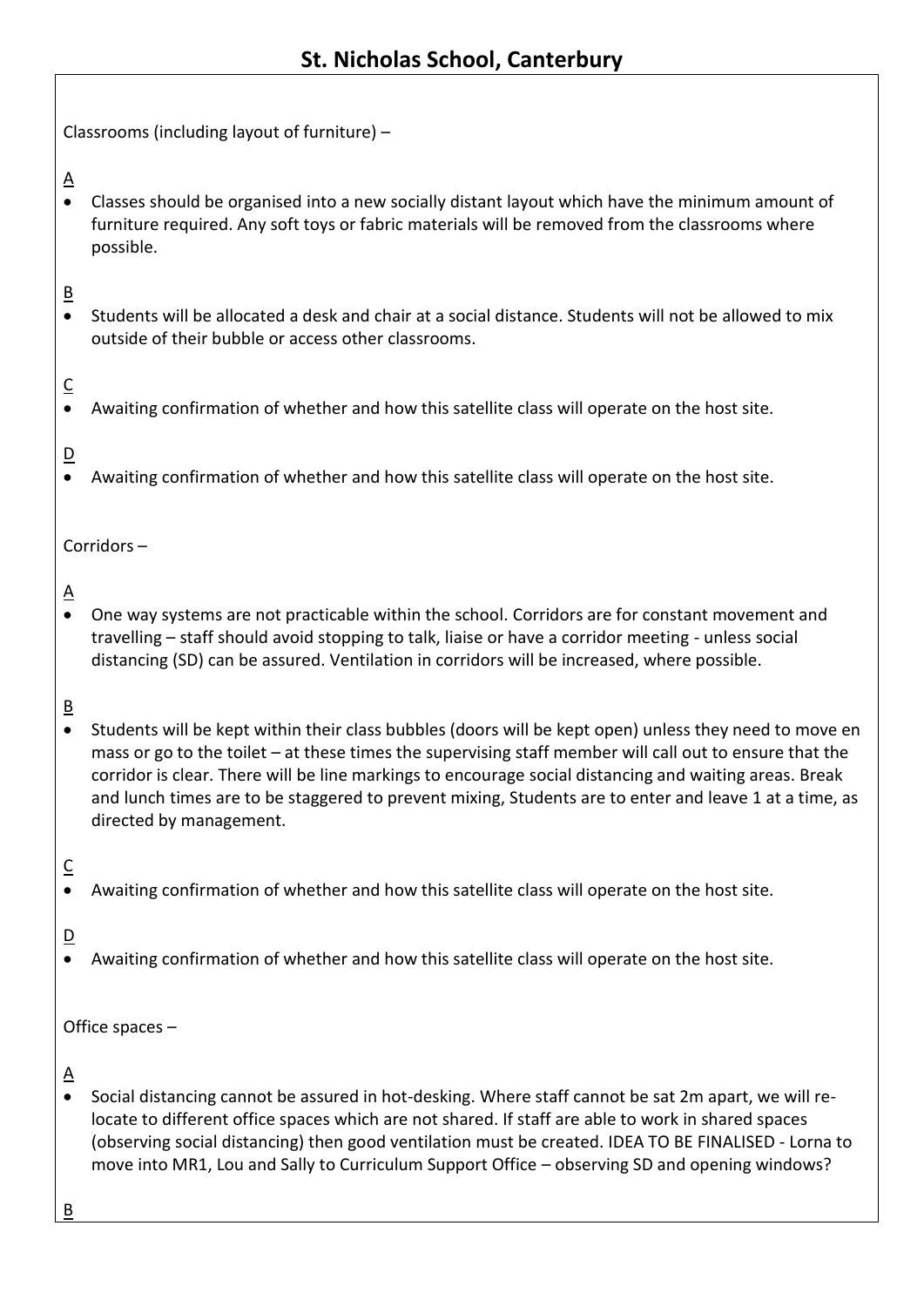| $\bullet$                             | Only the front office will be occupied by one person from the ELT and the window / door will be open<br>for the arrival / departure of students, answering of phones and daily leadership tasks. Staff PPA will<br>be able to be completed off-site.                                                                                                                                                                                                                               |  |  |  |
|---------------------------------------|------------------------------------------------------------------------------------------------------------------------------------------------------------------------------------------------------------------------------------------------------------------------------------------------------------------------------------------------------------------------------------------------------------------------------------------------------------------------------------|--|--|--|
| $\overline{C}$<br>$\bullet$           | Awaiting confirmation of whether and how this satellite class will operate on the host site.                                                                                                                                                                                                                                                                                                                                                                                       |  |  |  |
| $\overline{D}$<br>$\bullet$           | Awaiting confirmation of whether and how this satellite class will operate on the host site.                                                                                                                                                                                                                                                                                                                                                                                       |  |  |  |
|                                       | Meeting spaces $-$                                                                                                                                                                                                                                                                                                                                                                                                                                                                 |  |  |  |
| $\overline{\mathsf{A}}$<br>$\bullet$  | Social distancing cannot be necessarily be assured in meeting situations, within office spaces. Where<br>staff cannot be sat 2m apart, the meeting will need re-locate to a larger space e.g. the training centre,<br>where social distancing can be assured. A maximum number of 8 people, observing social distancing<br>rules and good ventilation will need to be established.                                                                                                 |  |  |  |
| $\underline{\mathsf{B}}$<br>$\bullet$ | Only essential meetings will take place in the 6 <sup>th</sup> Form kitchen area (with good ventilation and social<br>distancing), all other meetings will be at the main school or via digital means.                                                                                                                                                                                                                                                                             |  |  |  |
| $\overline{C}$<br>$\bullet$           | Awaiting confirmation of whether and how this satellite class will operate on the host site.                                                                                                                                                                                                                                                                                                                                                                                       |  |  |  |
| $\overline{D}$<br>$\bullet$           | Awaiting confirmation of whether and how this satellite class will operate on the host site.                                                                                                                                                                                                                                                                                                                                                                                       |  |  |  |
| Toilets –                             |                                                                                                                                                                                                                                                                                                                                                                                                                                                                                    |  |  |  |
| <u>A</u><br>$\bullet$                 | There will be increased daily cleaning, on an hourly basis with door handle, flush, toilet seat, tap, hand<br>drier, hand towel holders, sanitary bin lids all cleaned with disinfecting spray. A cleaner will work<br>within the school all day, for the time being.                                                                                                                                                                                                              |  |  |  |
| $\overline{B}$<br>$\bullet$           | There will be increased daily cleaning (using wet wipes) that will form part of the students' life skills<br>programme. Staff will supervise to wipe down, taps toilets seats and handles - they will be required to<br>do this for themselves in the staff toilets. The only cleaning regime from Canterbury College will be<br>overnight. However staff will work with students to regularly clean frequently used items throughout<br>the day e.g. door handles, ICT equipment. |  |  |  |
| $\overline{C}$<br>$\bullet$           | Awaiting confirmation of whether and how this satellite class will operate on the host site.                                                                                                                                                                                                                                                                                                                                                                                       |  |  |  |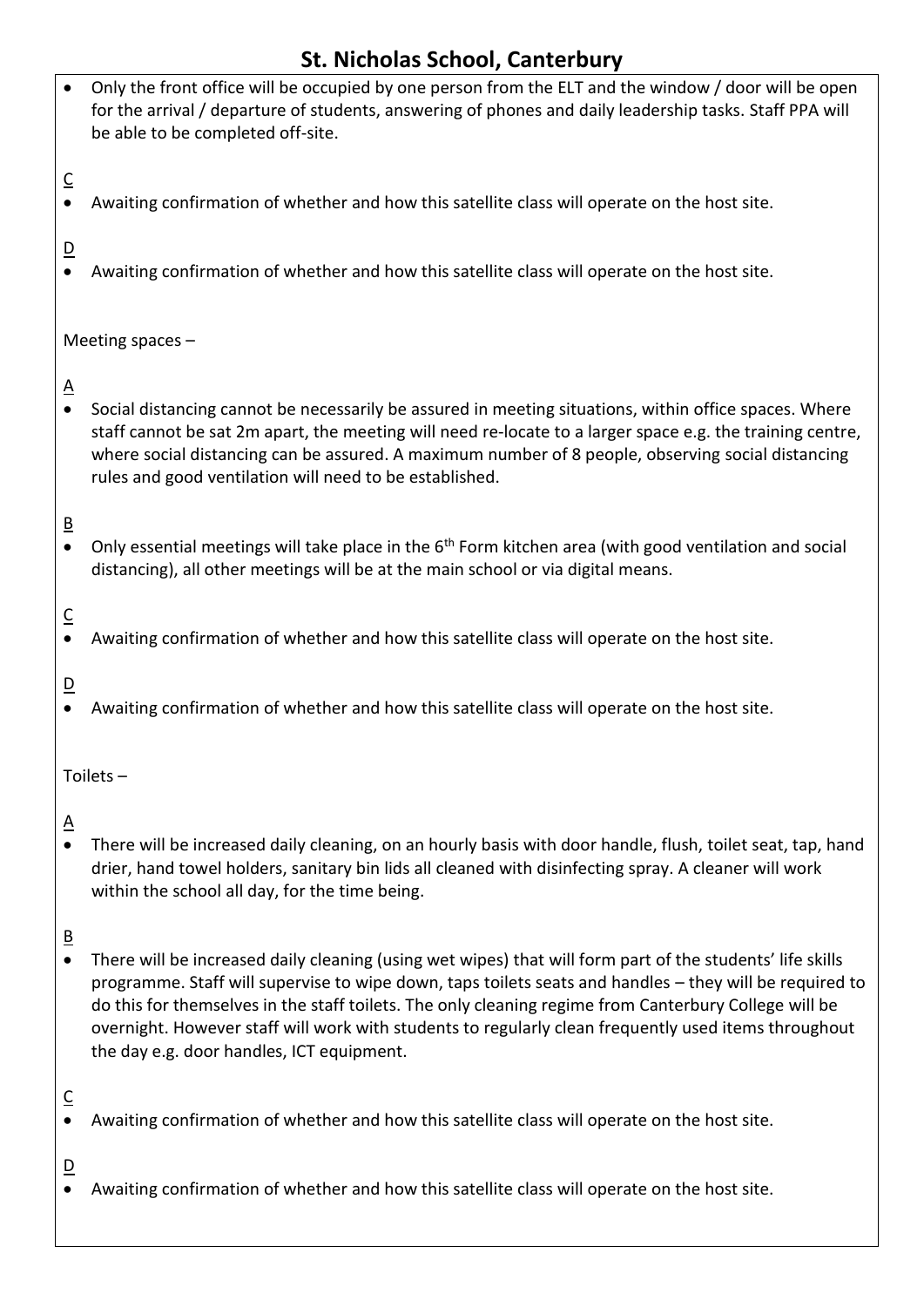#### Hygiene spaces –

- $\underline{A}$
- Ensure all normal processes are observed by class staff particularly the wiping of bed, rails and (now) hoist controller after use. Handles, taps, hand driers / hand towel holders will now to be part of the cleaner's routine.

### $\overline{B}$

 Students and staff will clean toilet seats, handles, taps, flush etc using anti-bac wet wipes after every use (staff will support / supervise students as required). Prior to using any toilet facility student / staff must knock on the door to determine if it is occupied; if it is they must move back to the waiting area marked out to enable social distancing to occur at change over.

#### C

Awaiting confirmation of whether and how this satellite class will operate on the host site.

### $\overline{D}$

Awaiting confirmation of whether and how this satellite class will operate on the host site.

Training kitchen spaces-

## $\Delta$

- The Food Tech room will be open for secondary childcare pupils to use as an activity*.*
- $\overline{B}$
- The kitchen space may be utilised by 'bubbles' for break times on a rostered basis. The students with staff support will participate in cleaning the area as they exit e.g. wiping down surfaces / door handles etc. The room may be utilised for cooking purposes, and hygiene measure will be followed through this activity, with an appropriate clean up afterwards. The water fountain will not be in use for the foreseeable future due to the potential risk of virus transmission.

Specialist rooms –

# $\Delta$

 The majority of specialist rooms will be closed until further notice – Music, DT, Soft Play, P and S, gym, lilac, sunflower, gold star and sensory rooms will be closed completely – this is to limit the movement of pupil / staff 'bubble groups' around the building. The Art and SHINE rooms will be accessible to staff to gather resources. The Secondary Childcare group may access the sports hall and ICT suite, but staff involved will be responsible for cleaning the surfaces and equipment afterwards.

### B

 The kitchen space may be utilised by 'bubbles' for break times on a rostered basis. The students with staff support will participate in cleaning the area as they exit e.g. wiping down surfaces / door handles etc. The room may be utilised for cooking purposes, and hygiene measure will be followed through this activity, with an appropriate clean up afterwards.

### C

Awaiting confirmation of whether and how this satellite class will operate on the host site.

 $\underline{\mathsf{D}}$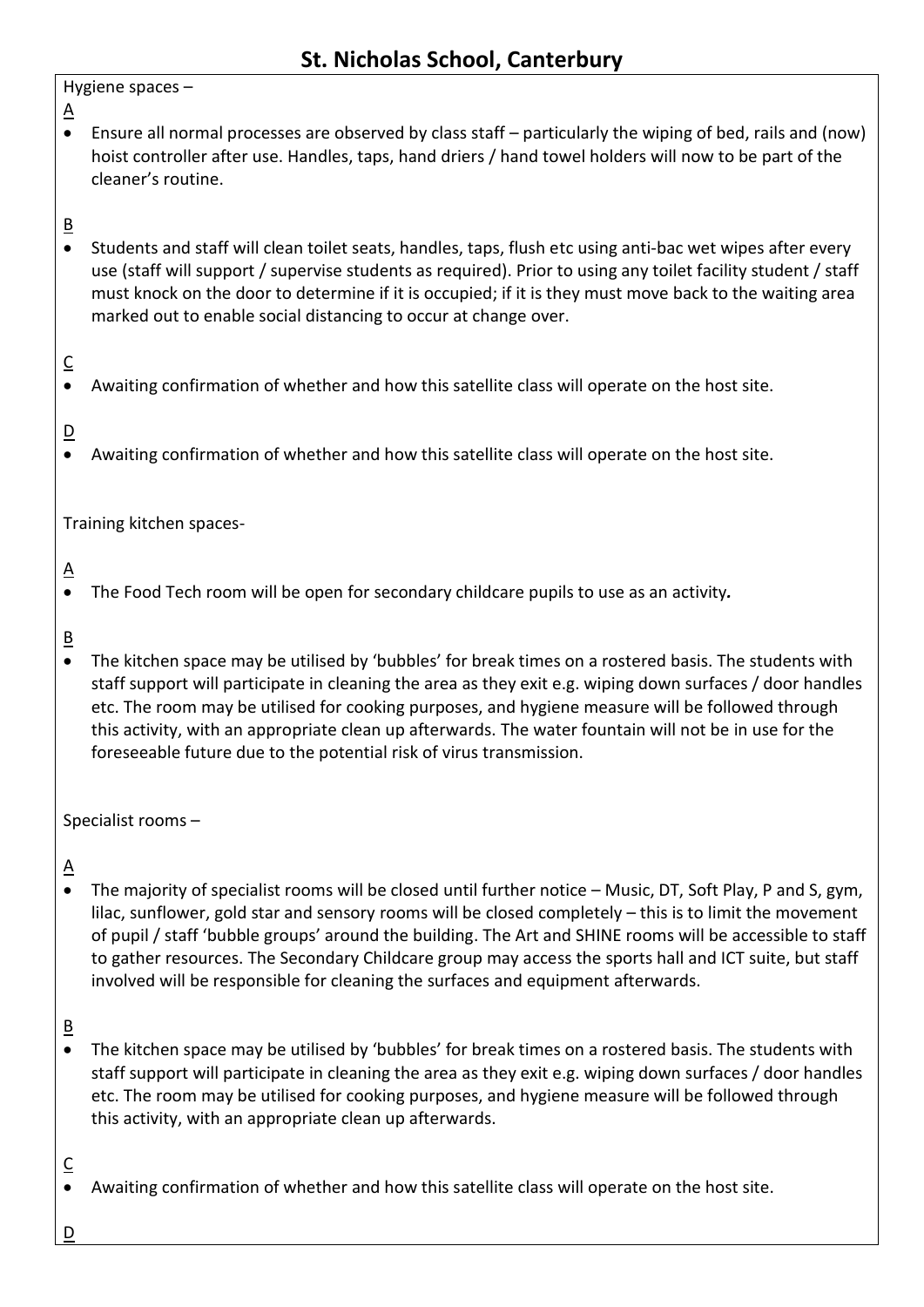|                                                                                                                                                                              | St. Nicholas School, Canterbury                                                                                                                                                                                                                                                                                                                                                                                                                                                                                                      |  |  |  |  |
|------------------------------------------------------------------------------------------------------------------------------------------------------------------------------|--------------------------------------------------------------------------------------------------------------------------------------------------------------------------------------------------------------------------------------------------------------------------------------------------------------------------------------------------------------------------------------------------------------------------------------------------------------------------------------------------------------------------------------|--|--|--|--|
|                                                                                                                                                                              | Awaiting confirmation of whether and how this satellite class will operate on the host site.                                                                                                                                                                                                                                                                                                                                                                                                                                         |  |  |  |  |
|                                                                                                                                                                              | Hydro pool - This will be closed until further notice.                                                                                                                                                                                                                                                                                                                                                                                                                                                                               |  |  |  |  |
|                                                                                                                                                                              | Dining hall-                                                                                                                                                                                                                                                                                                                                                                                                                                                                                                                         |  |  |  |  |
| <u>A</u>                                                                                                                                                                     |                                                                                                                                                                                                                                                                                                                                                                                                                                                                                                                                      |  |  |  |  |
|                                                                                                                                                                              | The dining hall will be closed each morning.                                                                                                                                                                                                                                                                                                                                                                                                                                                                                         |  |  |  |  |
|                                                                                                                                                                              | Primary Department -<br>Class staff will inform the kitchen of the dinner choices for their bubble (by phone or proforma) and the<br>catering staff will take the food to each class in turn on a trolley (this process will start from 11.45am). The<br>empty trolleys will be left, safely, in corridor spaces. When the class meals are finished, all plates, bowls<br>and cutlery will be placed onto the trolley. The trolleys will be collected at 12.15 by the catering staff the<br>items will be sterilised in the kitchen. |  |  |  |  |
|                                                                                                                                                                              | Secondary Department / Office and Support -<br>A socially distanced floor marking system will be laid out on the floor of the dining hall. At 12.20pm the<br>secondary childcare group will go to the hall to have their lunch, these staff and students will be reminded<br>to observe social distancing, when queueing up and eating.                                                                                                                                                                                              |  |  |  |  |
| All other staff who collect their meal from the dining hall will observe social distancing and be responsible<br>for the return of all plates, bowls and cutlery, as normal. |                                                                                                                                                                                                                                                                                                                                                                                                                                                                                                                                      |  |  |  |  |
| <u>B</u><br>$\bullet$                                                                                                                                                        | Students will be encouraged to have their lunch within their 'bubble', this will be in their class room,<br>however we will continue to monitor and review this and potentially open the kitchen area on a rota<br>basis with cleaning in between.                                                                                                                                                                                                                                                                                   |  |  |  |  |
| $\overline{\mathsf{C}}$<br>$\bullet$                                                                                                                                         | Awaiting confirmation of whether and how this satellite class will operate on the host site.                                                                                                                                                                                                                                                                                                                                                                                                                                         |  |  |  |  |
| $\overline{\mathsf{D}}$<br>$\bullet$                                                                                                                                         | Awaiting confirmation of whether and how this satellite class will operate on the host site.                                                                                                                                                                                                                                                                                                                                                                                                                                         |  |  |  |  |
|                                                                                                                                                                              | Staff rooms (inc. Training Centre kitchen) -                                                                                                                                                                                                                                                                                                                                                                                                                                                                                         |  |  |  |  |
| <u>ል</u><br>$\bullet$                                                                                                                                                        | These will be closed at the moment apart from people waiting to make a hot drink 1 person (at a time)<br>with staff not allowed to wait / take a break there - staff are to remain within their bubbles, as far as<br>is possible. Staff will have staggered breaks.                                                                                                                                                                                                                                                                 |  |  |  |  |
| <u>B</u><br>$\bullet$                                                                                                                                                        | Staff from the same bubble group can go into the staffroom together to make snacks, drinks or access<br>the fridge, observing social distance during this time.                                                                                                                                                                                                                                                                                                                                                                      |  |  |  |  |

Awaiting confirmation of whether and how this satellite class will operate on the host site.

 $rac{C}{\bullet}$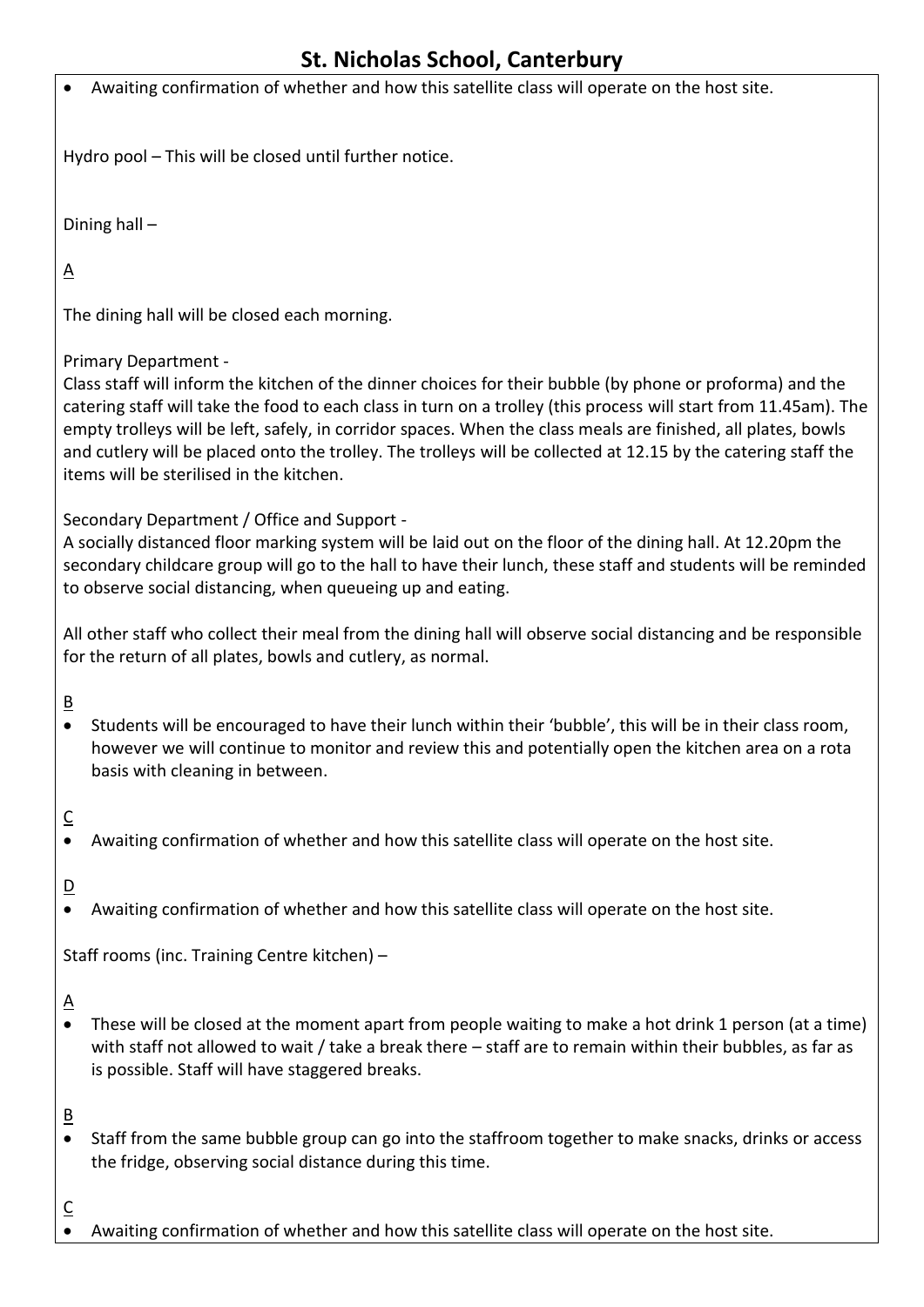| $\overline{D}$<br>$\bullet$               | Awaiting confirmation of whether and how this satellite class will operate on the host site.                                                                                                                                                                                                                                                                                                                                                                                                                                                                                                                                                                                              |  |  |  |  |
|-------------------------------------------|-------------------------------------------------------------------------------------------------------------------------------------------------------------------------------------------------------------------------------------------------------------------------------------------------------------------------------------------------------------------------------------------------------------------------------------------------------------------------------------------------------------------------------------------------------------------------------------------------------------------------------------------------------------------------------------------|--|--|--|--|
|                                           | Foyer spaces $-$                                                                                                                                                                                                                                                                                                                                                                                                                                                                                                                                                                                                                                                                          |  |  |  |  |
| $\underline{A}$<br>$\bullet$              | Observe Social distancing when waiting in the entrance hall and stand in the marked waiting area. The<br>door entry system / front office counter and all door fob sensors will be part of the enhanced cleaning<br>regime. Staff should consider cleaning their own name badges, as they deem appropriate.                                                                                                                                                                                                                                                                                                                                                                               |  |  |  |  |
| $\underline{\mathsf{B}}$                  | Students and staff will be encouraged to move through these spaces quickly to their class base. When<br>there is movement through the day this will be 'bubbles' only and when this occurs staff members will<br>clearly communicate movements to the other groups.                                                                                                                                                                                                                                                                                                                                                                                                                       |  |  |  |  |
| $\overline{\mathsf{C}}$<br>$\bullet$      | Awaiting confirmation of whether and how this satellite class will operate on the host site.                                                                                                                                                                                                                                                                                                                                                                                                                                                                                                                                                                                              |  |  |  |  |
| $\overline{D}$<br>$\bullet$               | Awaiting confirmation of whether and how this satellite class will operate on the host site.                                                                                                                                                                                                                                                                                                                                                                                                                                                                                                                                                                                              |  |  |  |  |
| $PPE -$                                   |                                                                                                                                                                                                                                                                                                                                                                                                                                                                                                                                                                                                                                                                                           |  |  |  |  |
| $\overline{\mathsf{A}}$<br>$\bullet$      | As described above $-$ it is not recommended for use due to the impracticalities and development of<br>our C/YP. Due to the potential for close face to face contact with pupils in personal care a stock face<br>masks will be placed into hygiene areas (for optional use). Any PPE provided is to be maintained by the<br>individual, if appropriate. PPE must be used in personal care situations or if working with somebody<br>who poses a risk of spitting / displaying symptoms. All PPE and tissues are to be disposed of in a lidded<br>bin with the bag removed daily by cleaning staff and then stored for 72 hours, until it is deemed safe<br>to go into the general waste. |  |  |  |  |
| $\overline{B}$                            | <u>As A</u>                                                                                                                                                                                                                                                                                                                                                                                                                                                                                                                                                                                                                                                                               |  |  |  |  |
| $\overline{\mathsf{C}}$                   | Awaiting confirmation of whether and how this satellite class will operate on the host site.                                                                                                                                                                                                                                                                                                                                                                                                                                                                                                                                                                                              |  |  |  |  |
| $\overline{\mathsf{D}}$                   |                                                                                                                                                                                                                                                                                                                                                                                                                                                                                                                                                                                                                                                                                           |  |  |  |  |
| ٠                                         | Awaiting confirmation of whether and how this satellite class will operate on the host site.                                                                                                                                                                                                                                                                                                                                                                                                                                                                                                                                                                                              |  |  |  |  |
| PROFESSIONAL / PERSONAL INTERACTION RISKS |                                                                                                                                                                                                                                                                                                                                                                                                                                                                                                                                                                                                                                                                                           |  |  |  |  |
| Risks posed to / by pupils -              |                                                                                                                                                                                                                                                                                                                                                                                                                                                                                                                                                                                                                                                                                           |  |  |  |  |
| <u>A</u>                                  |                                                                                                                                                                                                                                                                                                                                                                                                                                                                                                                                                                                                                                                                                           |  |  |  |  |

- Breakfast clubs will still not be in operation at this time to avoid the social distancing risks.
- The use of PI to be a truly last resort due to the abandonment of social distancing. Should a PI be used all ordinary health and safety risks will need to be observed, so too good a hand washing regime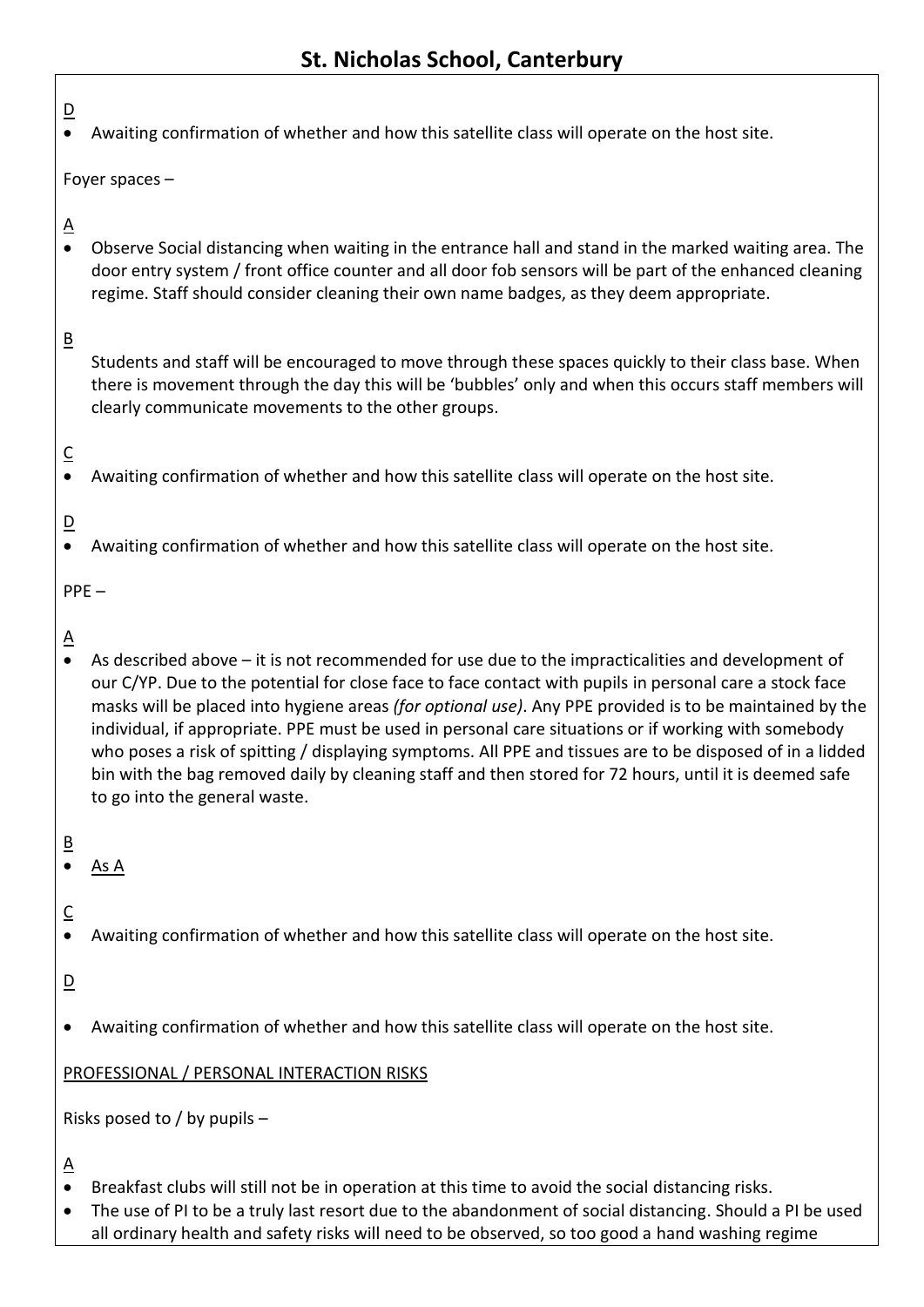afterwards. If there is a severe or dangerous episode of challenging behaviour, it may triggering a review of the pupils' BSP and, potentially, a review of their placement during the phased re-opening period. Face masks and shields may be used by staff if they are working with pupils who pose a known risk of spitting – this too may trigger a BSP and / or placement review during the phased re-opening.

Pupils must bring a named water bottle into school, to reduce the risk of cross-contamination. It must be filled / refilled from a flowing stream of water, with the mouth / neck of the bottle NOT placed around a tap – adult supervision will be required.

The 48 hour rule (after illness symptoms subside) will be observed for any and all cold or gastrointestinal health concerns to prevent the risk of spreading the coronavirus in asymptomatic individuals (via sneezing, vomiting or defecation).

Students will be taught a recovery curriculum about the application of basic life skills, social distancing, regular / increased handwashing, good nose hygiene (use of tissues). Our curriculum focus for all pupils from the 1<sup>st</sup> June will be the renewal of PSHE and personal independence.

Pupils will need to use toilets shared between the bubbles. This will require a degree of staggering, where possible, and increased staff supervision of corridors and cubicle areas to ensure that good hand hygiene is promoted and the risk of mixing is reduced.

Pupils should change their clothes as soon as they get home each day and them be put into the wash. They should have a full wash / shower / bath too.

NB: St. Nicholas School can take no responsibility for the social distancing or other safety practices that may be take place on KCC transport vehicles.

## B

As A

# C

Awaiting confirmation of whether and how this satellite class will operate on the host site.

### $\overline{D}$

Awaiting confirmation of whether and how this satellite class will operate on the host site.

Risks posed to staff –

## $\Delta$

 Consistent staff and pupil groupings on a phased return - based upon a part-time attendance register will reduce the number of interactions. Social distancing should be observed as far as possible. If a known case of Covid-19 is proven in either a staff member or student who has been attending – the school will immediately follow the directions of Public Health England with regard to our response and the prevention of further infections.

Staff will receive and must follow training and guidance to reinforce the mindset of social distancing between themselves (as staff), not mixing between different groups, the promotion of much increased handwashing for themselves and the pupils, and to take a moment to consider whether they should take the risk of getting face to face / nose to nose with the pupils. Each class will have MS Teams (or other digital) meetings with their staff to share the guidance / training about the schools' current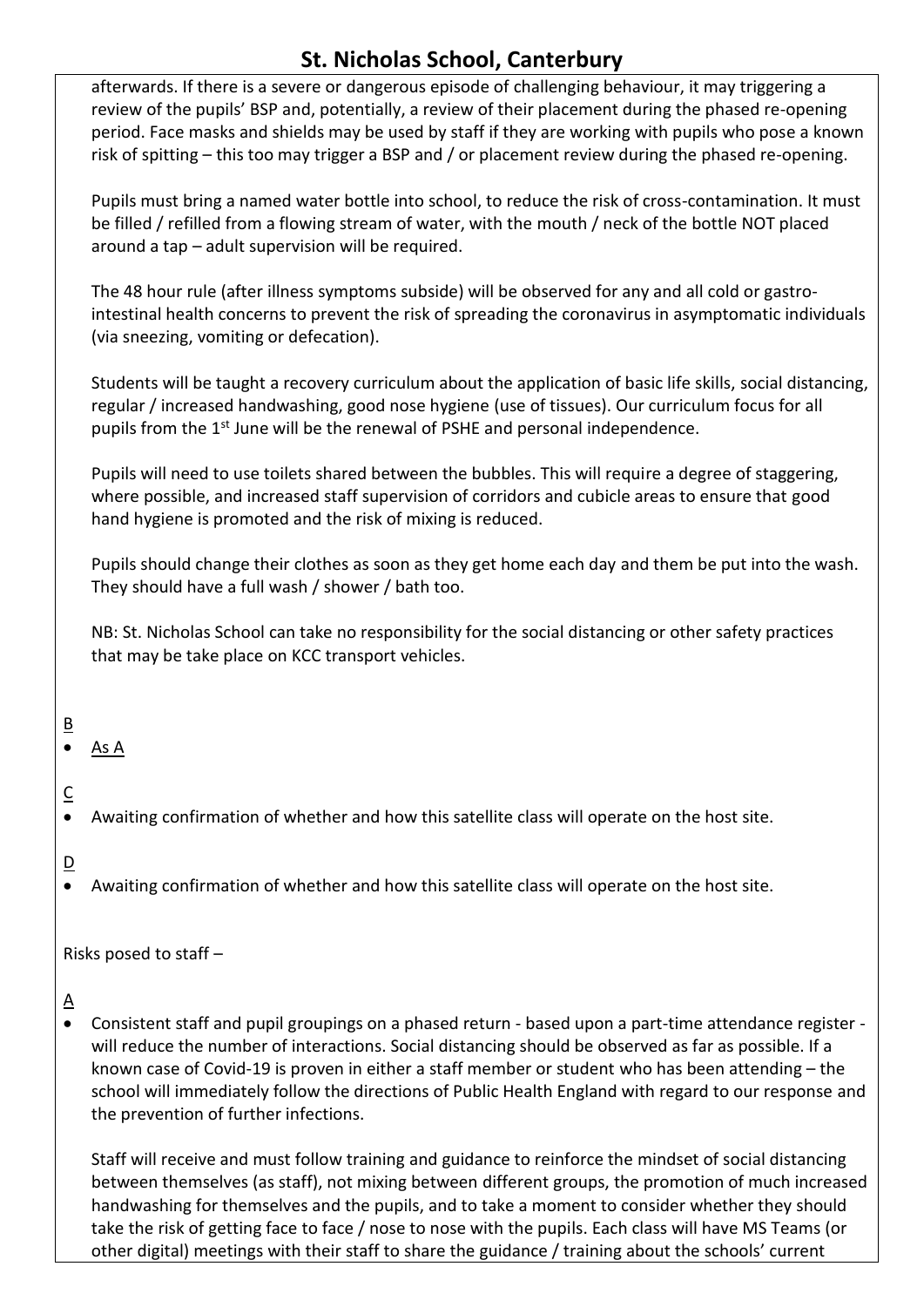priorities of social distancing, risk management, good hand hygiene and the new Covid-19 Safety Measures.

If staff are bringing a water bottle into school, it must be filled / refilled from a flowing stream of water, the mouth / neck of the bottle is not placed around a tap - to reduce the risk of crosscontamination.

## $\overline{B}$

As A

## $C / D$

Awaiting confirmation of whether and how this satellite class will operate on the host site.

Risks posed to / by other adults (i.e. KCC transport staff) –

## $\underline{\mathsf{A}}$

 All transport staff will be provided with a copy of the risk assessment and the Covid-19 Safety Measures. They will be expected to follow the school staff guidance of self-isolating / testing if symptomatic and observing the 48 hour rule if they have a cold or gastro-intestinal health issue.

Congregation and ignoring of social distance rules – staff are not to leave their vehicles now at any time. Our staff will collect or bring out the pupils. They are not to use our smoking facilities. Vehicles will be actively encouraged to arrive on time and leave the premises straight away. Our toilets may be used, only in the case of an emergency and once all pupils have left the area, the corridors are empty and they observe social distancing. At these times hygiene rules must be observed and they are to await direction from the ELT as to when it is safe to enter / leave the building(s).

### B

As A

### C / D

Awaiting confirmation of whether and how this satellite class will operate on the host site.

Risks posed to visitors (including governors, visiting agents and contractors –

## $\underline{A}$

 There will be no visitors allowed to enter our buildings unless necessitated by special circumstances. Visiting agents and contractors are to be provided with the leaflet of our Covid-19 measures and be expected to follow them and social distancing when on-site. They will be observed whilst on-site if possible / practicable from a social distance and be on-site for the shortest time possible.

## B

 As A; however the building will be cleaned by the cleaning staff of Canterbury college between the hours of 4-8pm (this will be after all students and staff have left, therefore reducing the risk of transmission). The college staff are able to maintain direct contact with the named ESLT onsite through the radios, therefore any urgent visits e.g. for maintenance purposes can be announced and planned for accordingly.

### C / D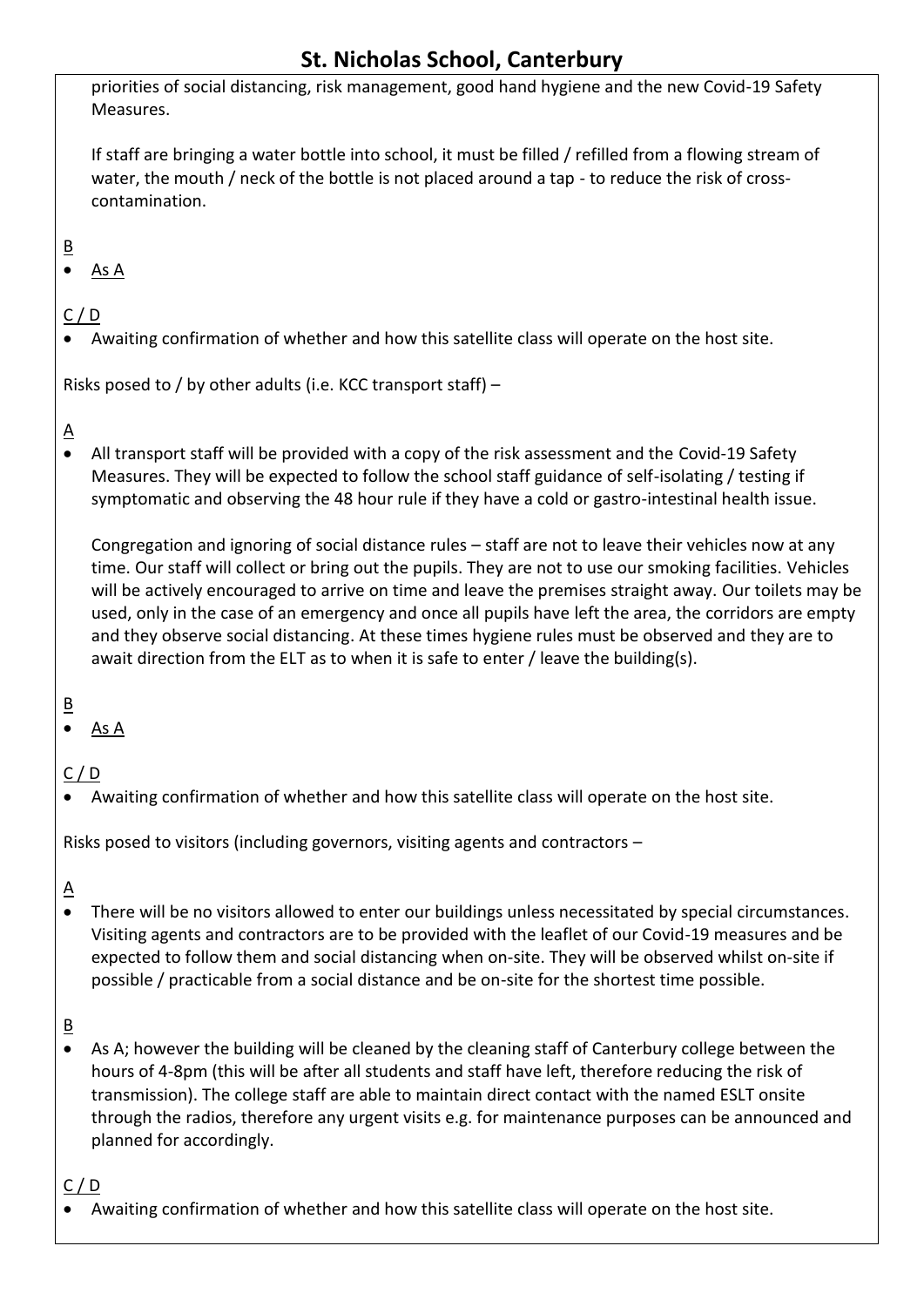#### Risks posed to / potentially created by the Specialist Teaching and Learning Service / Outreach

The risks caused or faced by STLS staff within St. Nicholas School are the same as those for any staff member (see office spaces, interaction, moving around the building) and can be mitigated by with wearing of any appropriate PPE, observing social distancing and maintaining a good ventilation in their rooms:

STLS teaching staff will be able to safely access the STLS office, if required, and will also be able to access specific areas where files or resources are stored - avoiding unnecessary movement around the school building. The STLS admin staff are be able to work from the office when required, but can safely work from home. There would be a maximum of 2 staff using the STLS office at any one time and will be responsible for their own personal hygiene needs, room ventilation and will have access to PPE, if required – communication to the leadership of the STLS and St. Nicholas needs to be made in advance of their visit, to make them aware of the need to come on-site and ensure that social distancing can be maintained. The majority of the week all STLS staff are able to safely work from home and will continue to do so, until such time it is considered safe or necessary for them to return to school.

Face to Face outreach visits will only resume when safe to do so and in agreement with the mainstream school - virtual communications will take place for the foreseeable future. Training will be provided on an individual school basis in-line with safety guidelines. The STLS will follow the school risk assessment.

#### SCHOOL ROUTINE / LOGISTICAL RISKS

Arrival to school –

- $\Delta$
- The vehicles will be asked to arrive from 8.45 to 9.00 (and from 9.00 for parents) SLT will be in the car park in high visibility to ensure this is monitored. Transport staff will remain on their vehicle at all times – the students will be collected from each vehicle in turn by staff from their class – teaching staff will wait in marked socially distant collection points. (Transport staff may only enter the building in the case of an emergency once the pupils have gone to class if they observe social distancing.)

Parents bringing their own child(ren) to school should arrive from 9.00 for the drop off of their child. They are to bring their car on-site once the buses leave, the pupils will be collected from the car by SLT staff and taken to staff who will be waiting in the marked collection points, and then they will all go to class using the hand sanitiser on the way.

A temperature check for all staff and students will be taken by the school nurse or SLT, as appropriate during the day.

### B

• Students to get of vehicles one at a time as directed by SLT, they will use hand sanitiser on entry then go straight to classroom as directed. A temperature check will be taken by the school leader during the school day.

### $\overline{C}$

Awaiting confirmation of whether and how this satellite class will operate on the host site.

 $\overline{D}$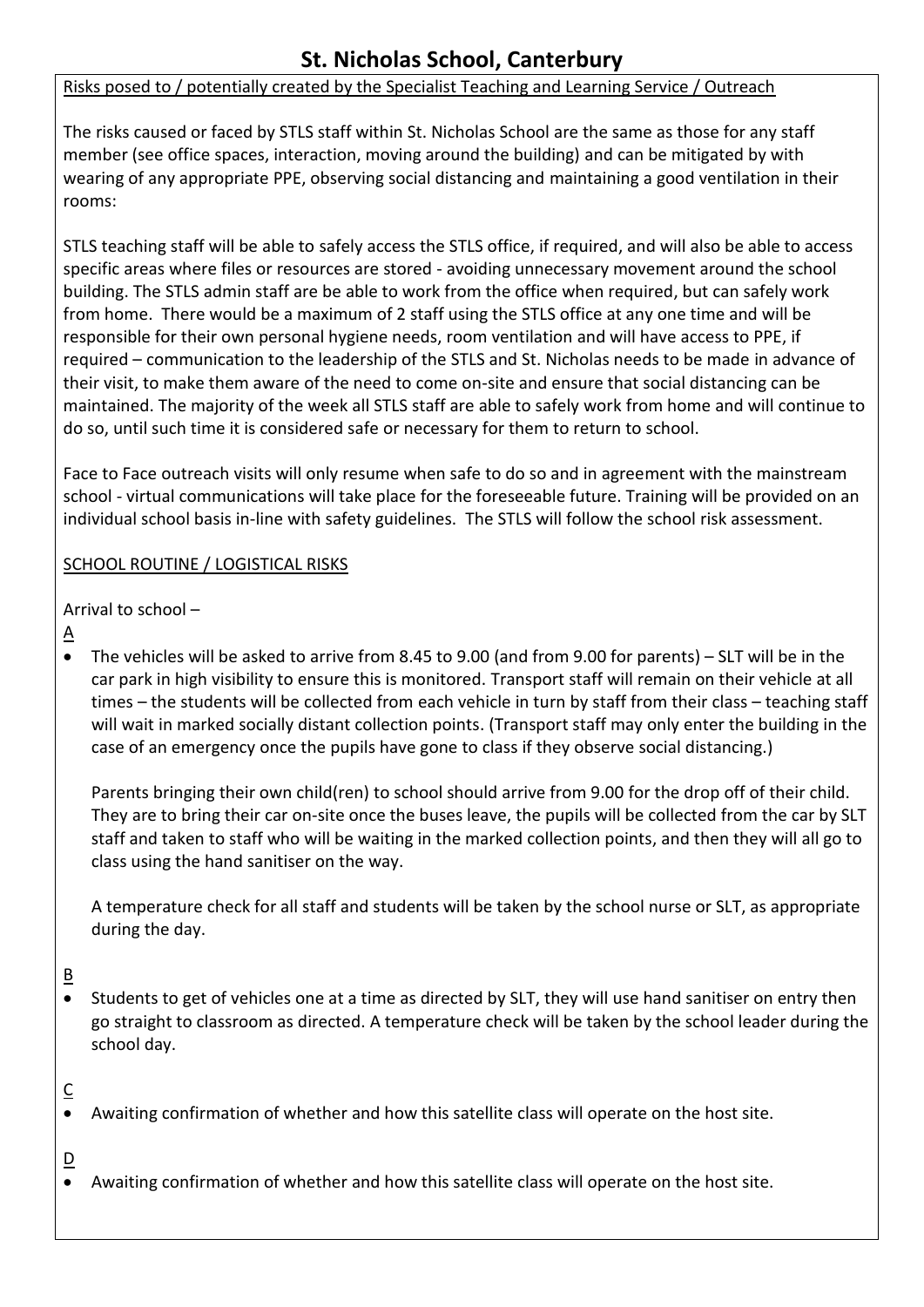Classroom activities (FROM NOW) – When sitting in a circle / semi-circle the group should be spaced wider than normal for our school – to allow for a 2m space between seats. Staff should sit behind the pupil in the supervision to reduce the risk of close face to face contact – this includes with the leading staff member front (who may consider using a face shield subject to a risk assessment). Desks and tables should be organised into an SD layout.

Departure from school –

## $\Delta$

 Transport staff will remain on their vehicle at all times – All students will be ready to leave by 2.45. The SLT will ask (via office tannoy) for named pupils to be brought out to their vehicles by school staff, one vehicle at a time. The collection times will begin from 2.45pm.

Parents who transport their own child will be asked to come on-site from 3pm, once the buses have left and remain in their vehicle. The pupils will then be called out one at a time, via the tannoy.

#### B

 All drivers and / or PAs are to maintain their vehicles in a queue and wait outside observing SD. They will announce who they need through the office window, then the ELT member will go to the classes to collect the students, sending them out 1 at a time.

## $\overline{\mathsf{C}}$

Awaiting confirmation of whether and how this satellite class will operate on the host site.

### $D$

Awaiting confirmation of whether and how this satellite class will operate on the host site.

Moving around the building –

## $\Delta$

 Social distancing must be observed at all times (see corridors). Increased ventilation will be enabled. All unnecessary movement around the building is to be avoided, where possible.

### $\overline{B}$

- $\bullet$  As A
- C
- Awaiting confirmation of whether and how this satellite class will operate on the host site.
- $\overline{D}$
- Awaiting confirmation of whether and how this satellite class will operate on the host site.

Meetings and liaison –

### $\underline{A}$

 All meetings should be planned to occur via digital means, where possible. If there is to be a face to face meeting taking place it should be in an office - with increased ventilation - observing social distancing (if only 2 people) or in the training centre observing social distancing (3 to 8 persons). No meetings of more than 8 people can take place on a non-digital platform.

Socially distant corridor discussions should be avoided and be moved to an unused room.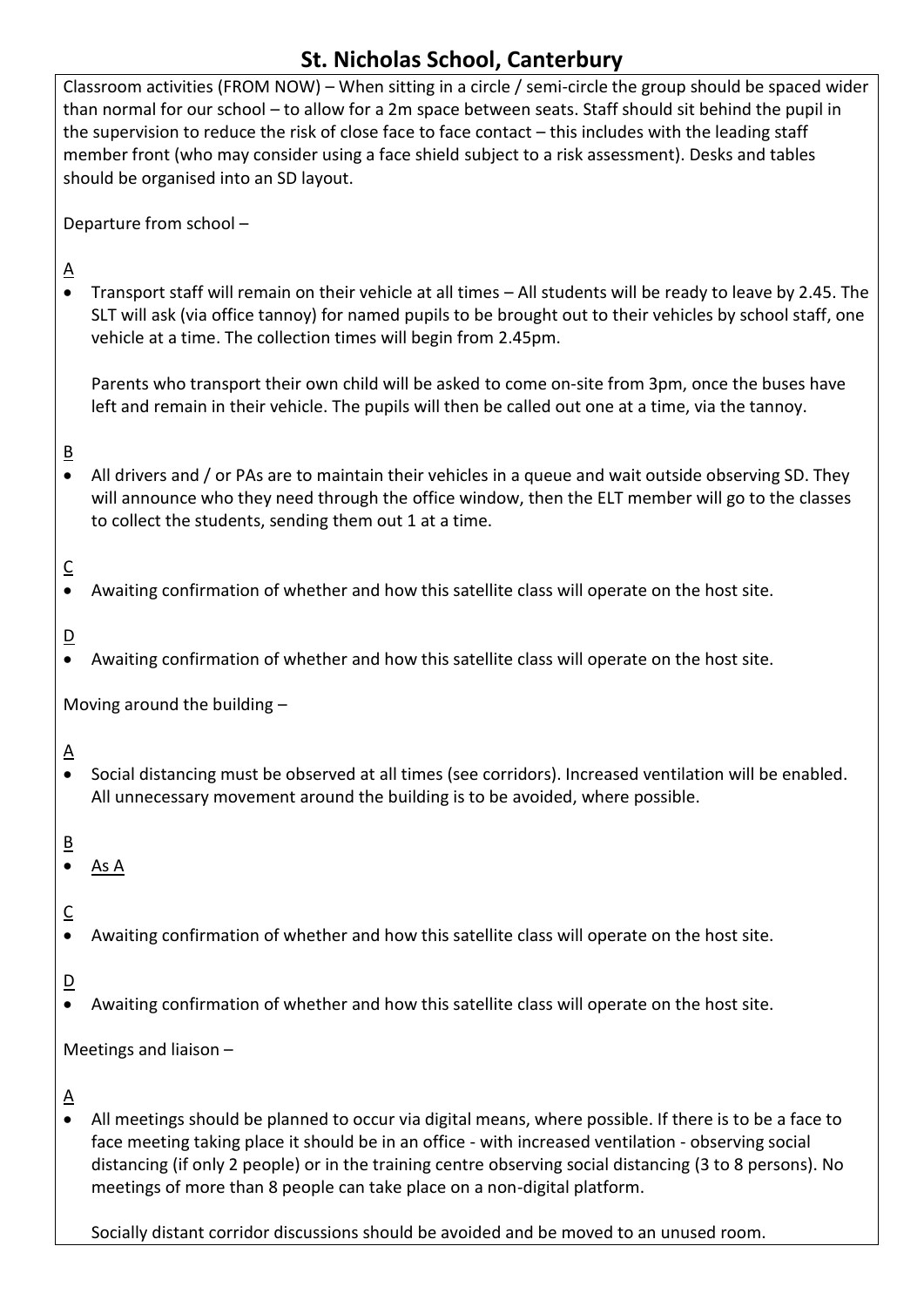STLS staff should continue to work from home unless they need to access their records or attend an essential internal meeting. If they are on-site they will need to follow the Covid-19 safety measures and social distancing rules at times.

B

 Where possible all meetings that require face to face will take part at the main school site, or if necessary in the kitchen area (see above).

### $C / D$

 Awaiting confirmation of whether and how this satellite class will operate on the host site. Playtimes –

## $\overline{\mathsf{A}}$

 AHTs will draw up playground rotas with staggered timings to enable only 1 group of children classes or childcare to be in the same space at the same time. See playgrounds.

### B

 Where possible playtimes will be limited to the class base; however the kitchen and rear decking area can be utilised on a rota basis by each 'bubble'. Each bubble will have access to ICT equipment within the class to enable some choice of activities. For the time being the leisure room will remain closed, however this will be reviewed and monitored on a weekly basis and led by the needs of the groups, where a further risk assessment will be conducted if the space is deemed required.

## C

Awaiting confirmation of whether and how this satellite class will operate on the host site.

### D

Awaiting confirmation of whether and how this satellite class will operate on the host site.

Lunch / break times –

### $\Delta$

• Infant pupils will only play in their particular outdoor space (with gates closed to limit movement between groups). There will be a timetable of the outdoor spaces, resources and times of the breaks for KS2 and secondary child care groups. Pupils will be supervised and we will make best attempts to keep them separate. The MUGA, large play equipment, swings, main area and sensory area will be timetabled to limit mixing and promote SD within the 'bubbles'.

### B

 As above 'playtimes' section. Please see above for 'dining hall' and 'specialist rooms' regarding risks around lunch times.

### $\overline{C}$

Awaiting confirmation of whether and how this satellite class will operate on the host site.

### $\overline{D}$